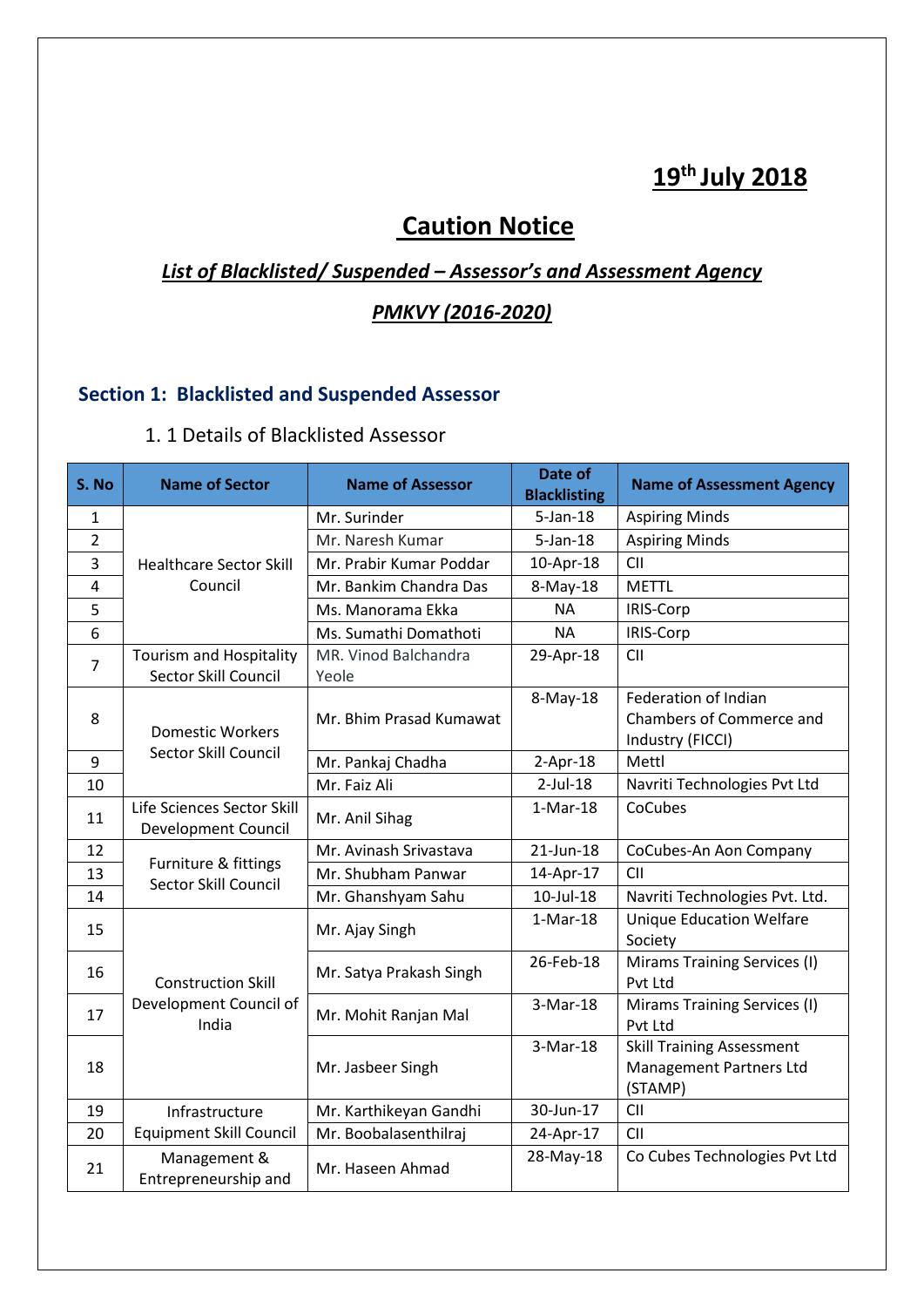| S. No | <b>Name of Sector</b>                                          | <b>Name of Assessor</b>            | Date of                          | <b>Name of Assessment Agency</b>                 |
|-------|----------------------------------------------------------------|------------------------------------|----------------------------------|--------------------------------------------------|
|       | <b>Professional Skills</b>                                     |                                    | <b>Blacklisting</b><br>28-May-18 | <b>Trendsetters Skill Assessors</b>              |
| 22    | Council                                                        | Mr. Satyanarain                    |                                  | Pvt Ltd                                          |
|       |                                                                | Mr. Pravin Sadashiv                | 28-May-18                        | Mettl                                            |
| 23    |                                                                | Pokharkar                          |                                  |                                                  |
| 24    | Gem and Jewellery<br>Sector Skill Council                      | Mr. Virender Sharma                | 14-Jun-18                        | Eduvantage Private Limited                       |
| 25    |                                                                | Ms. Shikha Gain                    | $9$ -Jul-18                      | <b>IRIS</b>                                      |
| 26    | <b>Beauty And Wellness</b>                                     | Ms. Ankita Jaiswal                 | 23-Apr-18                        | <b>IYD</b>                                       |
| 27    | Sector Skill Council                                           | Ms. Bharti Thakral                 | 13-Nov-18                        | Mettl                                            |
| 28    |                                                                | Ms. Samina Raza                    | $1-May-18$                       | Aspiring Minds/CII                               |
| 29    |                                                                | Ms. Lina Pandey                    | $4$ -Apr-18                      | <b>Aspiring Minds</b>                            |
| 30    |                                                                | Mr. Nishant Pachori                | 10-Jul-18                        | Navriti Technologies Pvt Ltd                     |
| 31    |                                                                | Mr. Anupam Singh                   | 25-Jun-18                        | <b>IRIS</b>                                      |
| 32    |                                                                | Mr. Raj Kumar                      | 25-Jun-18                        | <b>IRIS</b>                                      |
| 33    |                                                                | Mr.Narendra Kumar                  | 14-Mar-17                        | Navriti Technologies Pvt Ltd                     |
| 34    | Electronics & IT                                               | Mr.Inderbir Singh                  | 10-Oct-17                        | Skill Mantra                                     |
| 35    | Hardware                                                       | Mr. Shakti Kumar                   | 10-Oct-17                        | Skill Mantra                                     |
| 36    |                                                                | Mr. Tarsem Dhingra                 | 24-Oct-17                        | CoCubes                                          |
| 37    |                                                                | Mr. Harikesh Sharm                 | 03-Jan-18                        | Navriti Technologies Pvt Ltd                     |
| 38    |                                                                | Mr. Ram Bhajan                     | 08-Jun-18                        | <b>Aspiring Minds</b>                            |
| 39    |                                                                | Mr. Harish                         | 08-Jun-18                        | <b>Aspiring Minds</b>                            |
| 40    |                                                                | Ms. Megha Barge                    | <b>NA</b>                        | Sai Skill Technology Pvt. Ltd.                   |
| 41    | Apparel, Made ups &<br>Home Furnishing<br>Sector Skill Council | Mr. Mohd. Aarzoo                   | <b>NA</b>                        | <b>Trendsetters Skill Assessors</b><br>Pvt. Ltd. |
| 42    |                                                                | Ms.Kalpanti Dumore                 | <b>NA</b>                        | MSAG Skill India LLP                             |
| 43    |                                                                | Mr. Ajay Kumar                     | 01-Jun-18                        | Mettl                                            |
| 44    |                                                                | Mr. Ashish Sharma                  | 01-Dec-17                        | Mettl                                            |
| 45    |                                                                | Mr.Rahul Jauhri                    | 01-May-18                        | <b>Aspiring Minds</b>                            |
| 46    |                                                                | Mr.Pawan Sharma                    | 06-Jun-17                        | <b>Aspiring Minds</b>                            |
| 47    | <b>Telecom Sector Skill</b><br>Council                         | Mr. Sandeep Sharma                 | 06-Jun-17                        | <b>Aspiring Minds</b>                            |
| 48    |                                                                | Mr. Amit Kumar<br>Chaurasiyya      | 21-Mar-17                        | CoCubes Technologies Pvt.<br>Ltd.                |
| 49    |                                                                | Mr. Abhinav Tiwari                 | 21-Mar-17                        | CoCubes Technologies Pvt.<br>Ltd.                |
| 50    |                                                                | Dr. B.D.Patel                      | 21-Aug-17                        | <b>Trendsetters Skill Assessors</b><br>Pvt.Ltd.  |
| 51    |                                                                | Mr. Vijaykumar Palwe<br>Gahininath | 01-Jul-17                        | <b>Trendsetters Skill Assessors</b><br>Pvt.Ltd.  |
| 52    |                                                                | Mr. Lokesh Yadav                   | 18-Mar-18                        | <b>MSAGSI</b>                                    |
| 53    | Agriculture Skill Council<br>of India                          | Mr.Rajendra senger                 | 22-Feb-18                        | <b>MSAGSI</b>                                    |
| 54    |                                                                | Mr.Kuldeep kdumar                  | 12-Dec-17                        | <b>MSAGSI</b>                                    |
| 55    |                                                                | DR. BALIWADA                       | $01$ -Jan-17                     |                                                  |
|       |                                                                | VENKATANARESH                      |                                  | <b>Aspiring Minds</b>                            |
| 56    |                                                                | Dr. S. Meenakshi<br>sundaram,      | $01$ -Jan-17                     | <b>Aspiring Minds</b>                            |
|       |                                                                |                                    |                                  |                                                  |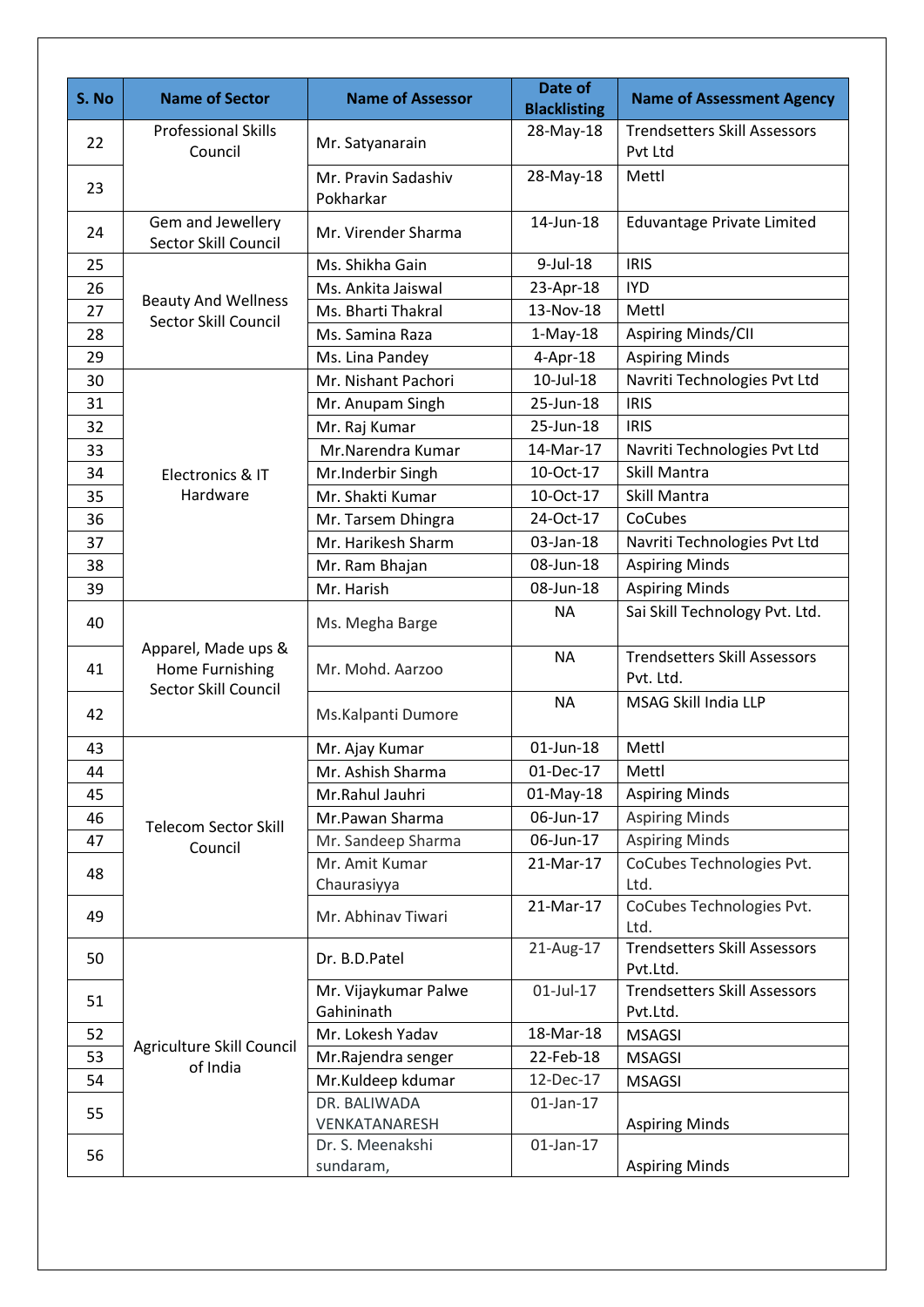| S. No | <b>Name of Sector</b> | <b>Name of Assessor</b> | Date of<br><b>Blacklisting</b> | <b>Name of Assessment Agency</b> |
|-------|-----------------------|-------------------------|--------------------------------|----------------------------------|
| 57    |                       | Mr. P rajesh            | $01$ -Jan-17                   | <b>Aspiring Minds</b>            |
| 58    |                       | Mr. Parashuram maurya   | $01$ -Jan-17                   | <b>Aspiring Minds</b>            |
| 59    |                       | Mr. Ravi Shankar Singh  | $01$ -Jan-17                   | <b>Aspiring Minds</b>            |
| 60    |                       | Mr. Shakil Nadaf        | $01$ -Jan-17                   | <b>Aspiring Minds</b>            |
| 61    |                       | Mr. Sridhar Bhole       | $01$ -Jan-17                   | <b>Aspiring Minds</b>            |
| 62    |                       | Mr. Suthakar Yesudian   | $01$ -Jan-17                   | <b>Aspiring Minds</b>            |
| 63    |                       | Mr. Vijay Palwe         | 01-Dec-17                      | <b>Aspiring Minds</b>            |

\*All details are as per records and information provided by SSC

# 1. 2 Details of suspended Assessor

| S. No          | <b>Name of Sector</b><br><b>Skill Council</b>                 | <b>Name of Assessor</b>            | Date of<br><b>Suspension</b> | Name of<br><b>Assessment</b><br><b>Agency</b>      | <b>Time</b><br>period of<br><b>Suspension</b> |
|----------------|---------------------------------------------------------------|------------------------------------|------------------------------|----------------------------------------------------|-----------------------------------------------|
| 1              | <b>Handicrafts and Carpet Sector</b><br>Skill Council (HCSSC) | Mr. Tarun Kumar<br>Kumbhakar       | $9$ -Jul-18                  | <b>Nice</b><br>Educational<br>and Welfare<br>Trust | <b>NA</b>                                     |
| $\overline{2}$ | Furniture & fittings Sector Skill<br>Council                  | Mr. Kulwant                        | 24-Apr-18                    | CoCubes-An<br><b>AON Company</b>                   | 1 Year                                        |
| $\overline{3}$ | Tourism and Hospitality Sector                                | Mr. Anil Gautam                    | 8-Dec-17                     | <b>CII</b>                                         | 6 Months                                      |
| 4              | Skill Council                                                 | Mr. Anupam Thakur                  | 8-Dec-17                     | <b>CII</b>                                         | 6 Months                                      |
| 5              |                                                               | Ms SHILPA JAGDISH<br><b>MENDHE</b> | 11-Feb-18                    | <b>CII</b>                                         | 6 Months                                      |
| 6              |                                                               | Mr. Arun Pratap Singh              | 17-Feb-18                    | <b>CII</b>                                         | 5 Months                                      |
| 7              |                                                               | Mr. Sanjay R Parmar                | $1-Mar-18$                   | <b>CII</b>                                         | 4 Months                                      |
| 8              | <b>Textile Sector Skill Council</b>                           | Mr. MOHAMMAD<br>UMAR ANSARI        | 28-Jun-18                    | Edu Vantage<br>Pyt Ltd                             | 3 Months<br>(Till 30-09-<br>2018)             |

\*All details are as per records and information provided by SSC